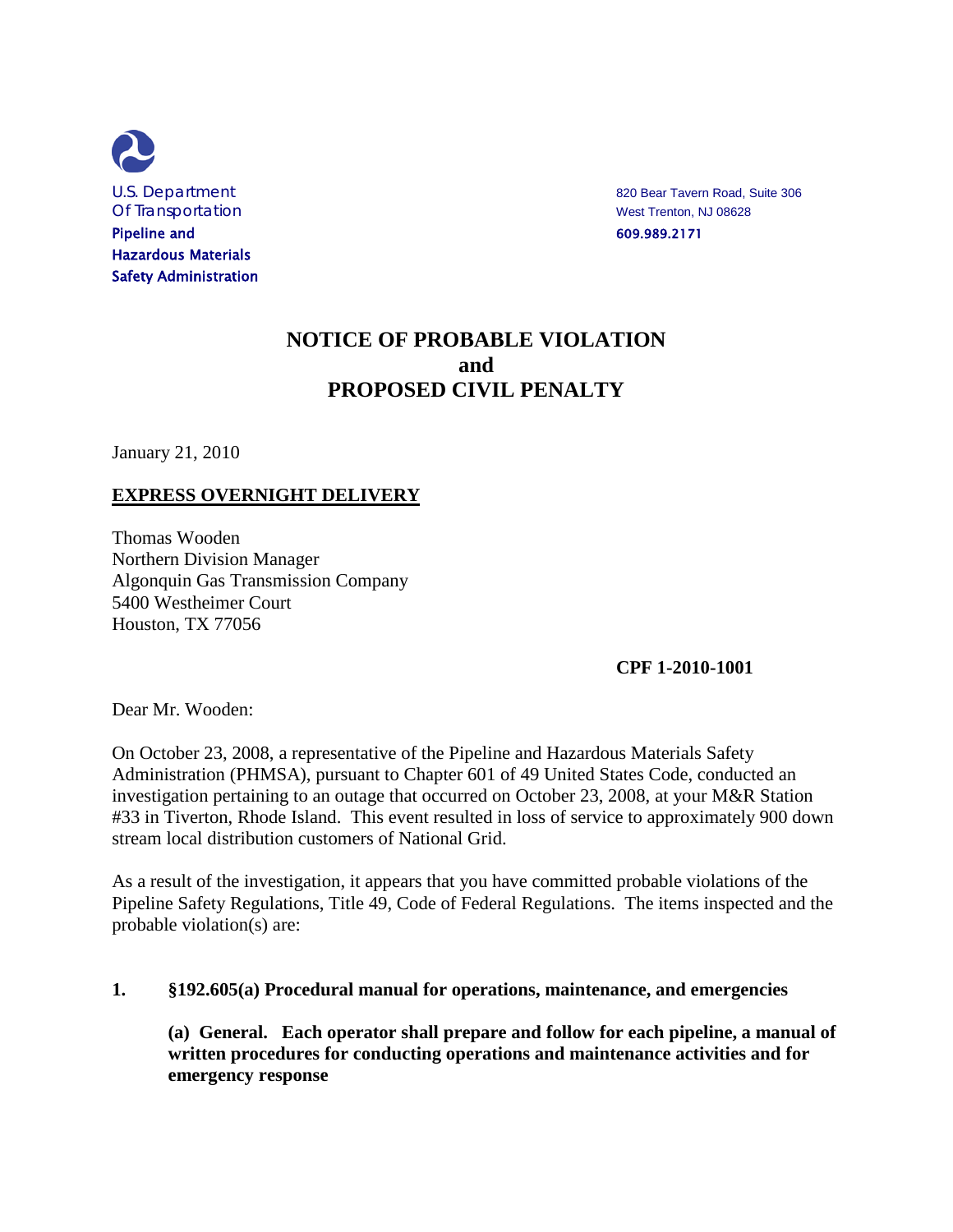The operator failed to follow Algonquin Gas Transmission Co (AGT) complex written procedure (5-3010), section "Purging with Gas - General Requirements" related to development of Site Specific Purging Procedures.

AGT Procedure 5-3010, Purging, requires the operator to develop Site Specific Purging Procedure as part of the shutdown procedure for the M&R Station #33 in Tiverton, Rhode Island. This procedure is to be based on the schematics of the area and must include the proposed valves to be operated and the sequence of events to be followed. The operator failed to include all of the proposed valves to be operated during the purge.

This violation is based upon a review of the AGT Procedure 5-3010, the AGT Site Specific Purging Procedure and the AGT Investigation.

# **2. §192.605(a) Procedural manual for operations, maintenance, and emergencies**

### **(a) General. Each operator shall prepare and follow for each pipeline, a manual of written procedures for conducting operations and maintenance activities and for emergency response**

The operator failed to follow AGT's complex written procedure 5-3010, section "Purging with Gas - General Requirements" related to the Review of Procedures, as outlined in AGT's Standard Operating Procedure Manual.

AGT Procedure 5-3010, Purging, requires the Site Specific Purging Procedures to be reviewed by Region Technical Staff (RTS). RTS did not review the procedures.

This violation is based upon a review of the AGT Procedure 5-3010, the AGT Site Specific Purging Procedure, and the AGT Root Cause Flow Diagram.

### **3. §192.605(a) Procedural manual for operations, maintenance, and emergencies**

### **(a) General. Each operator shall prepare and follow for each pipeline, a manual of written procedures for conducting operations and maintenance activities and for emergency response**

The operator failed to follow AGT's complex written procedure 5-3010, section "Notifications" related to authorization of purging during certain hours, as outlined in AGT's Standard Operating Procedure Manual.

AGT Procedure 5-3010 limits the purging of odorized gas to the hours between 6:00 am and 7:00 pm unless otherwise authorized by the Director of Pipeline Integrity, Houston. The purge began at 12:57 am on October 23, 2008, with no authorization from the Director of Pipeline Integrity.

This violation is based upon a review of the AGT Procedure 5-3010, the AGT Site Specific Purging Procedure, and the AGT Root Cause Flow Diagram.

### **4. §192.605(a) Procedural manual for operations, maintenance, and emergencies**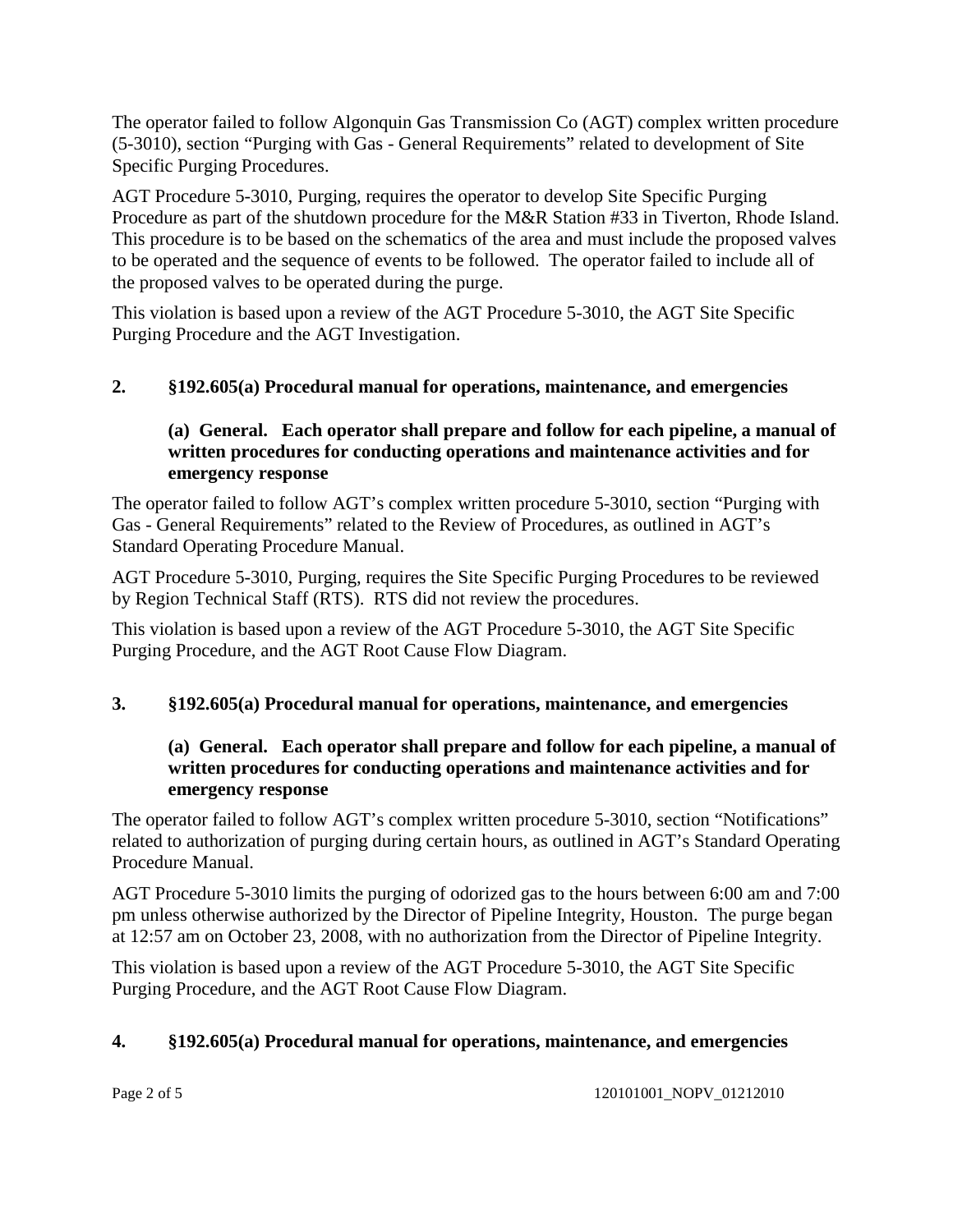### **(a) General. Each operator shall prepare and follow for each pipeline, a manual of written procedures for conducting operations and maintenance activities and for emergency response**

The operator failed to follow AGT's complex written procedure 5-3010, section "Beginning the Purge" related to contact and review of the procedure with Gas Control, as outlined in AGT's Standard Operating Procedure Manual.

AGT Procedure 5-3010 requires the operator to contact Gas Control and review the purge procedure as soon as the stringer bead in the last tie-in weld has been completed. The purge was not to begin until this was done and the procedure was confirmed with Gas Control. This was not done.

This violation is based upon a review of AGT Procedure 5-3010, the AGT Site Specific Purging Procedure and the AGT Root Cause Flow Diagram.

### **5. §192.605(a) Procedural manual for operations, maintenance, and emergencies**

## **(a) General. Each operator shall prepare and follow for each pipeline, a manual of written procedures for conducting operations and maintenance activities and for emergency response**

The operator failed to follow AGT's complex written procedure 5-3010, section "Reporting to Gas Control" related to reporting valve checks to Gas Control, as outlined in AGT's Standard Operating Procedure Manual.

Procedure 5-3010 requires the operator to report to Gas Control each time that a valve is checked, whether closed or opened, and the time the purge begins and ends in accordance with written procedures. This was not done.

This violation is based upon a review of AGT Procedure 5-3010 and the AGT Site Specific Purging Procedure.

### **6. §192.605(a) Procedural manual for operations, maintenance, and emergencies**

### **(a) General. Each operator shall prepare and follow for each pipeline, a manual of written procedures for conducting operations and maintenance activities and for emergency response**

The operator failed to follow AGT's complex written procedure 5-3010, section "Reporting to Gas Control" related to the Purge Report Form, as outlined in AGT's Standard Operating Procedure Manual.

Procedure 5-3010 requires that the operator complete the Purge Report Form (Form #17-116) with the specific gravity/gas percent and inlet pressure. The form was not completed.

This violation is based upon a review of AGT Procedure 5-3010, the AGT Site Specific Purging Procedure and the fact that the completed Form #17-116 was not in the document file.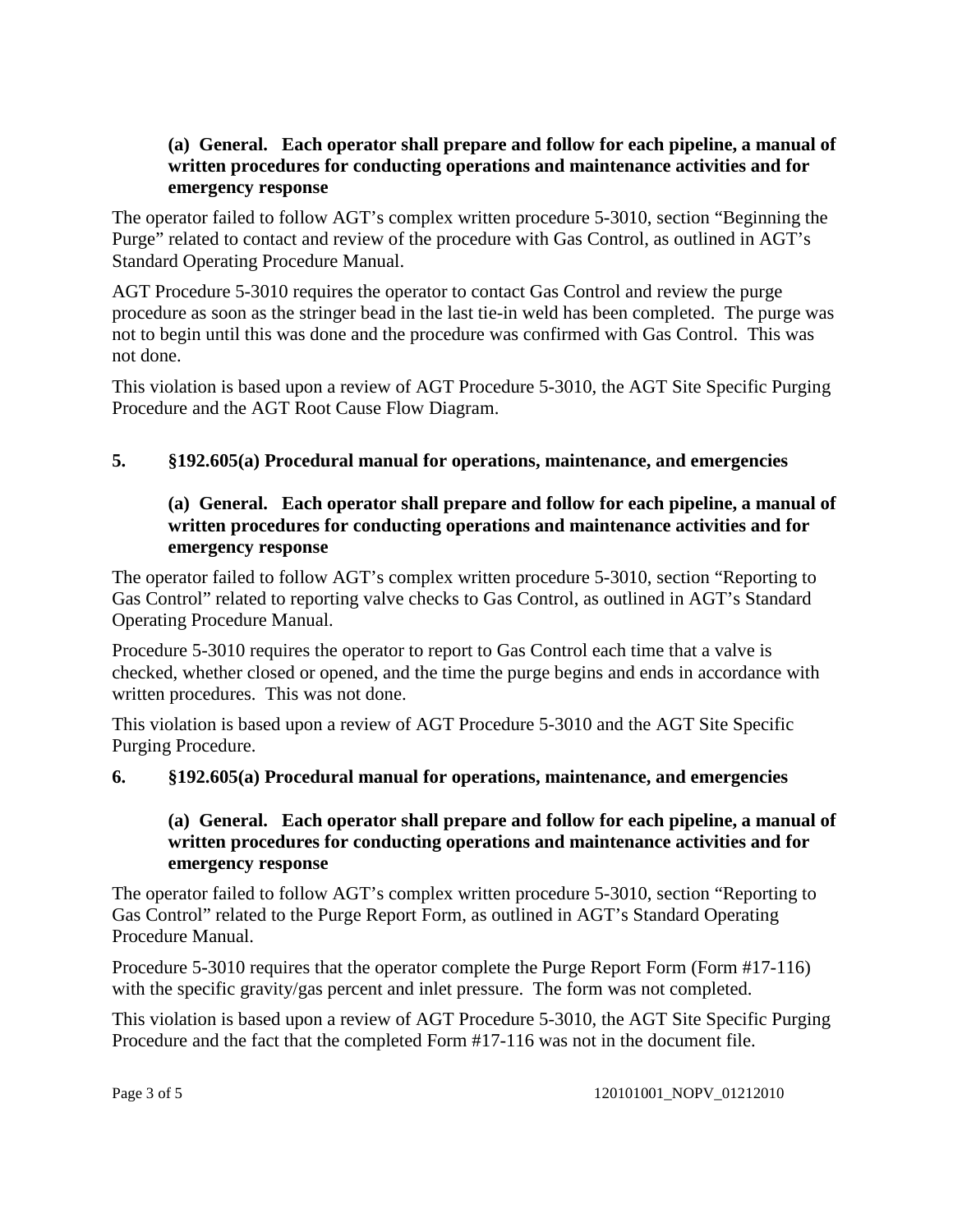### **7. §192.605(a) Procedural manual for operations, maintenance, and emergencies**

## **(a) General. Each operator shall prepare and follow for each pipeline, a manual of written procedures for conducting operations and maintenance activities and for emergency response**

The operator failed to follow the Site Specific Purging Procedure that is required in AGT's complex written procedure 5-3010, as outlined in AGT's Standard Operating Procedure Manual.

On the AGT Site Specific Purging Procedure, there are spaces designated for Date/Time and Initials of person performing tasks in the line shutdown and purge. The operator failed to completely perform this documentation.

This violation is based upon a review of AGT Procedure 5-3010 and the AGT Site Specific Purging Procedure.

#### Proposed Civil Penalty

Under 49 United States Code, § 60122, you are subject to a civil penalty not to exceed \$100,000 for each violation for each day the violation persists up to a maximum of \$1,000,000 for any related series of violations. The Compliance Officer has reviewed the circumstances and supporting documentation involved in the above probable violation(s) and has recommended that you be preliminarily assessed a civil penalty of \$69,000 as follows:

| Item number | <b>PENALTY</b> |
|-------------|----------------|
|             | \$13,800       |
| 2           | \$13,800       |
| 3           | \$13,800       |
| 4           | \$13,800       |
| 5           | \$13,800       |

### Warning Items

With respect to items 6 and 7, we have reviewed the circumstances and supporting documents involved in this case and have decided not to conduct additional enforcement action or penalty assessment proceedings at this time. We advise you to promptly correct these items. Be advised that failure to do so may result in AGT being subject to additional enforcement action.

#### Response to this Notice

Enclosed as part of this Notice is a document entitled *Response Options for Pipeline Operators in Compliance Proceedings*. Please refer to this document and note the response options. Be advised that all material you submit in response to this enforcement action is subject to being made publicly available. If you believe that any portion of your responsive material qualifies for confidential treatment under 5 U.S.C. 552(b), along with the complete original document you must provide a second copy of the document with the portions you believe qualify for confidential treatment redacted and an explanation of why you believe the redacted information qualifies for confidential treatment under 5 U.S.C. 552(b). If you do not respond within 30 days